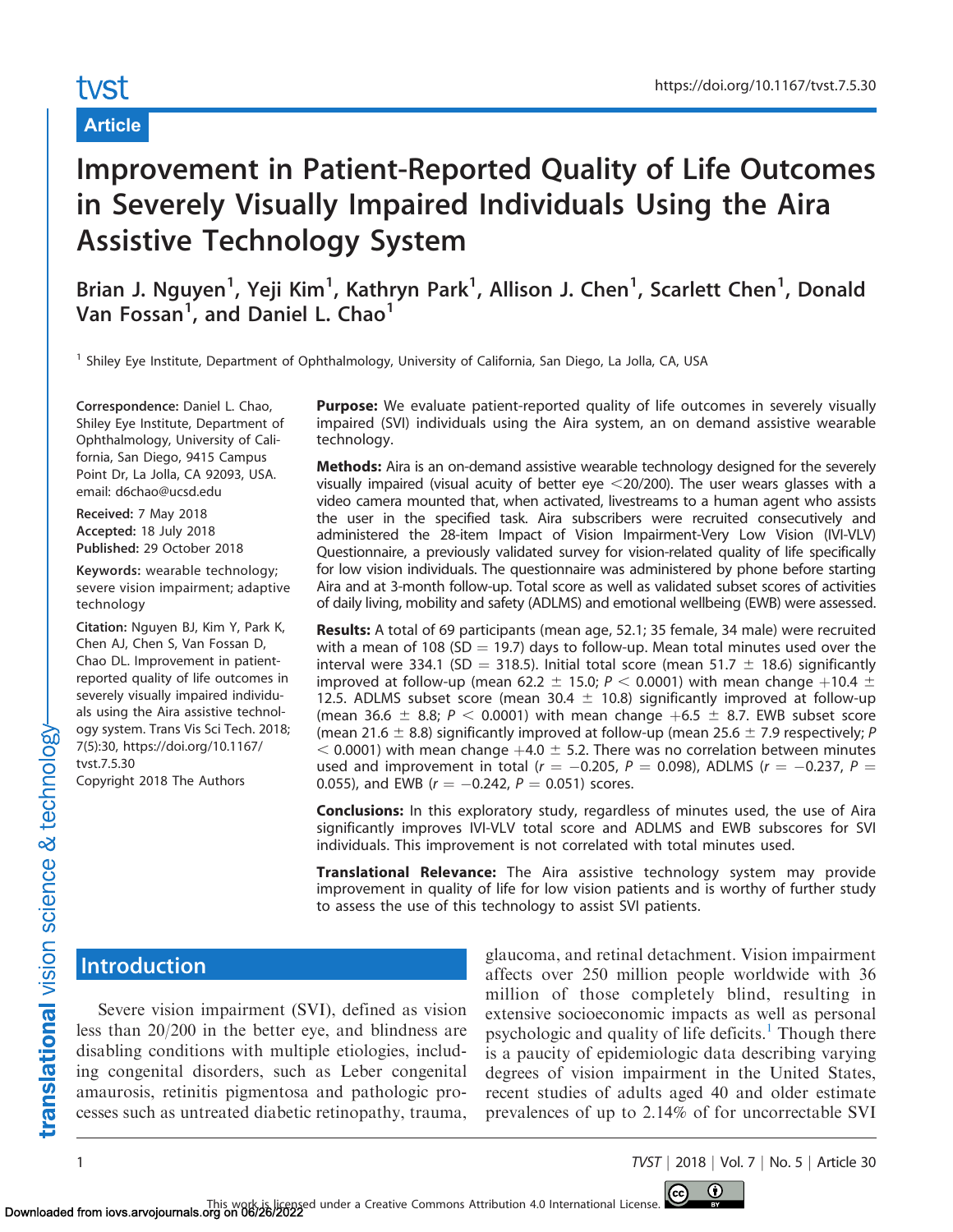#### Nguyen et al.



Figure 1. (a) Severely visually impaired individual using Aira with livestreaming to (b) agent with module consisting of the device's video view and applications that assist with task coordination. Pictures courtesy of Aira.

and 0.86% for blindness.<sup>[2,3](#page-6-0)</sup> In the United States, SVI is one of 10 leading reported disabilities of adults aged 18 and older.<sup>[4](#page-7-0)</sup> With current population growth patterns expected to shift into a right-modal distribution with rapidly expanding geriatric demographics and continued chronic disease epidemics, such as diabetes, prevalence of debilitating eye disease potentially leading to SVI is estimated to double by  $2050<sup>2</sup>$  $2050<sup>2</sup>$ The economic burden of SVI for Americans aged 40 and older totals over 35 billion dollars with 8 billion stemming from productivity losses.<sup>[5](#page-7-0)</sup>

In patients with untreatable severe visual impairment, various low vision assistive aids, such as guide dogs, walking canes, Braille, and various magnifiers, currently are used to improve function. However, little rigorous clinical data exist demonstrating the use of these various low vision interventions. A major need in the low vision field is the validation of emerging low vision technologies in improving quality of life for these patients. As visual acuity is not a reliable endpoint in these patients who have very poor vision or may be completely blind, patient-reported outcomes may serve as the best way to assess the ability of low vision assistive technologies to improve quality of life in this population.

Patient-reported outcomes have become increasingly important in evaluation of new investigational medical devices and therapeutics. Self-reported patient outcomes are a common secondary endpoint for ophthalmology clinical trials, with the National Eye Institute Visual Function Questionnaire 25 (NEI VFQ-25) as the most common and widely used question-naire.<sup>[6](#page-7-0)</sup> However, the VFQ-25 does not accurately assess quality of life in patients with severe visual

acuity as it was not designed or validated in low vision patients. Additionally, it does not use Rasch analysis and, thus, does not accurately address psychometric measures that are nonlinear in raw form.<sup>7,8</sup> Rasch analysis is a mathematical modeling technique for categorical data that allows nonlinear raw data to be converted to a linear scale, which then can be understood with statistical tests. The model assumes the interaction between the person and the item is only determined by item difficulty and person ability. The result is equivalent spread of items, increased precision, reduction of noise, and simplicity of data.<sup>9</sup>

The Impact of Vision Impairment-Very Low Vision (IVI-VLV) Questionnaire recently has been developed and validated in those with severe vision impairment to assess quality of life and was designed to serve as a questionnaire to assess visual acuity after retinal prosthesis implantation in blind individuals. $10$ This questionnaire benefits from structured Rasch analysis built into the rubric to optimize questions and response levels.<sup>[10](#page-7-0)</sup>

Aira (available in the public domain at https://aira. io/; Aira Tech Corporation, La Jolla, CA) is an ondemand assistive wearable technology designed for the severely visually impaired.<sup>[11](#page-7-0)</sup> Serving as an augmented reality (AR) conduit for those with SVI, the user wears glasses with a video camera mounted that, when activated, livestreams to an ''agent'' who assists the user in the specified task. The agent's module consists of the livestream and applications, such as maps that provide further real-time tracking. (Fig. 1) The service is available from 4 AM to 10 PM Pacific Daylight Time. The user is linked to one of 125 agents based on availability. Agents are trained in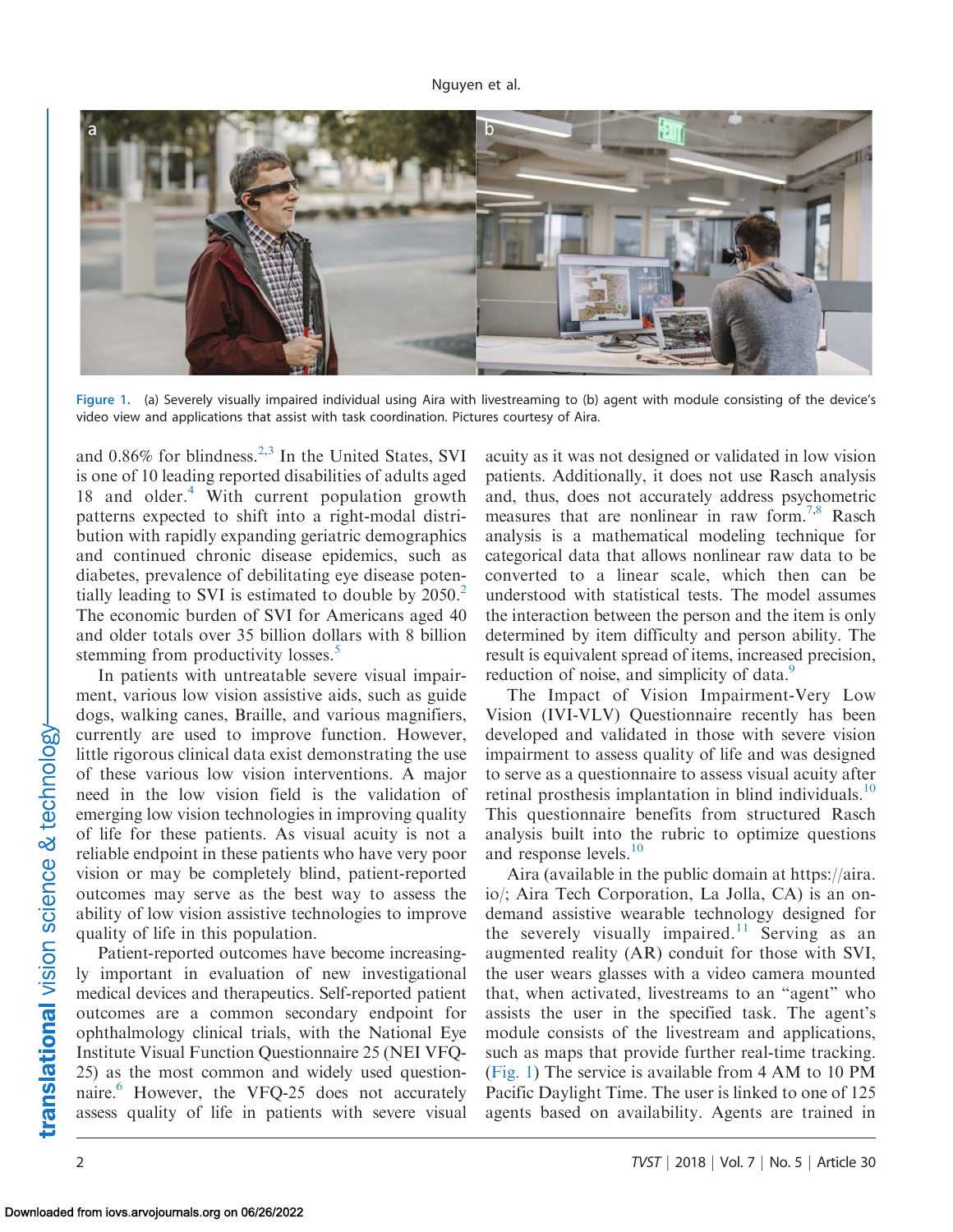appropriate low vision communication skills in an intensive course that lasts approximately 2 weeks through a mixture of online-, text-, and video-based modules as well as real-time group training sessions with an agent management team, as well as visually impaired users. Since to our knowledge no studies have examined the efficacy of this novel form of assistive technology, the purpose of this exploratory prospective study was to assess patient-reported quality of life outcomes of SVI individuals after using the Aira system.

# Materials and Methods

#### **Patients**

Individuals, also termed Aira ''explorers,'' who purchased a subscription to the Aira system were consecutively recruited from December 2016 to December 2017 to participate in this study. The inclusion criteria were severe vision impairment, defined as visual acuity of better eye  $\leq 20/200$ ; agreement to complete an IVI-VLV Questionnaire; and age 18 and older. There were four monthly subscription levels: 100 minutes (\$89 USD), 200 minutes (\$129 USD), 400 minutes (\$199 USD), and unlimited minutes (\$329 USD). $^{11}$  $^{11}$  $^{11}$  This Health Information Portability and Accountability Act (HIPAA)– compliant study was approved by the University of California, San Diego institutional review board and was conducted in accordance with the principles of the Declaration of Helsinki. All participants provided verbal consent by telephone after an approved verbal script consent was administered. Demographic information such as age, sex, and educational level was collected.

#### Assessment of Impact of Vision Impairment

Before activating their Aira subscription, patients were contacted by phone and were verbally adminis-tered the IVI-VLV questionnaire<sup>[10](#page-7-0)</sup> (Supplementary Fig. S1). All patients were English-speaking and were asked to complete the questionnaires, with questions divided into four sections: activities of daily living, mobility, safety, and emotional well-being. The subcategories of activities of daily living, mobility, and safety (ADLMS); emotional well-being (EWB); and total scores have been validated previously.<sup>10,12</sup> The questions asked the participant to analyze how vision affected one of the four axes within the past month. The Likert grading scale was used with the following possible scores and responses: (0) ''a lot,''

(1) "sometimes," (2) "a little," (3) "not at all,"  $(8)$ "don't do this for other reasons." Sums of scores were calculated for each section with higher scores indicating higher quality of life. Follow-up by phone was completed at 3 months with the same IVI-VLV questionnaire asked in identical order by the same person who administered the initial evaluation. Total minutes used during the 3-month interval were logged internally in Aira databases. Preliminary cost analysis was performed against a prior study by Wirth and Rein, which analyzed the cost-benefits of a guide  $\log^{13}$  $\log^{13}$  $\log^{13}$ 

#### Statistical Analysis

Pearson correlation coefficients and P values were calculated between the minutes and improvement in IVI-VLV total score, ADLMS subscore, and EWB subscore using SPSS Statistics (IBM Corporation, Armonk, NY). ANOVA was calculated for minutes used across all educational levels and across all vision statuses. Paired  $t$ -test and  $P$  value was calculated between initial and follow-up total, ADLMS, and EWB scores using SPSS Statistics.

# Results

#### Patient Demographic Information

A total of 79 subscribers agreed to participate in the study and complete the initial IVI-VLV survey to assess vision-related quality of life. Ten participants were excluded due to having never received the Aira system or canceling before 3 months of follow-up. The final study group consisted of 69 participants (mean age, 52.1 years; range 20–82; 35 female and 34 male). Participants' highest educational levels were recorded (11% high school, 12% some college, 38% college, 28% masters or graduate degree, and 11% doctorates). The majority of participants had completed at least a college-level education. Participants' vision status ( $12\%$  <20/200, 26% light perception only, and 62% total blindness), monthly subscription level (54% 100 minutes plan, 21% 200 minutes plan, 9% 400 minutes plan, and 16% unlimited minutes plan), and current use of assistive devices (white canes 61%, guide dogs 30%, or both 9%) were recorded. Mean time to follow-up was  $108 \pm 20$ days. Mean total minutes used over the interval period was  $334.1 \pm 318.5$  minutes. Services used include reading, navigation, home management, social interactions, shopping, instructions, and employment assistance.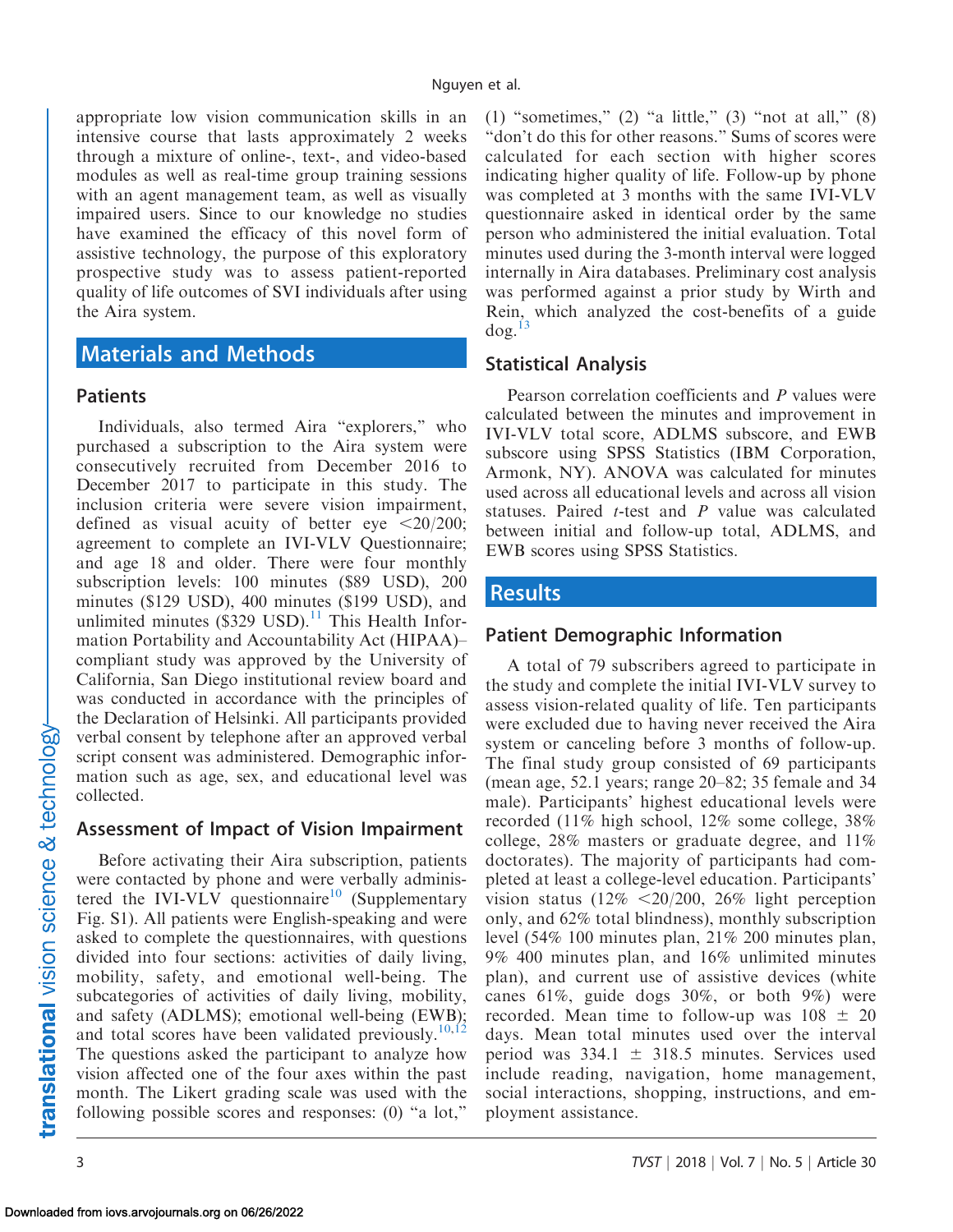|           | Total      |           |        | <b>ADLMS</b> |           |        | <b>EWB</b> |           |        |
|-----------|------------|-----------|--------|--------------|-----------|--------|------------|-----------|--------|
|           | Initial    | Follow-up | Change | Initial      | Follow-up | Change | Initial    | Follow-up | Change |
| Mean      | 51.74      | 62.16     | 10.42  | 30.16        | 36.61     | 6.45   | 21.58      | 25.55     | 3.97   |
| <b>SD</b> | 18.59      | 15.01     | 12.51  | 10.84        | 8.75      | 8.70   | 8.80       | 7.94      | 5.20   |
| P         | P < 0.0001 |           |        | P < 0.0001   |           |        | P < 0.0001 |           |        |

Table 1. t-Test Between Initial and 3-Month Follow-up for Total, ADLMS, and EWB Scores

#### Improved Total IVI Scores, as well as Subset Scores Were Seen in Individual Using Aira

We asked whether the IVI-VLV scores using the Aira survey increased in patients between initial intake and 3 months afterwards. Paired t-test results for total, ADLMS, and EWB scores are shown in Table 1. Total score, as well as ADLMS and EWB subscores all were significantly improved from baseline ( $P < 0.0001$ ).

#### No Correlation Existed Between Total Number of Minutes Used and IVI Score

We next asked whether the number of minutes used by individuals was correlated with their IVI score. Pearson correlation coefficients between minutes used during the 3-month interval and total, ADLMS, and EWB score changes were performed for this cohort (Table 2). There was no statistically significant correlation between minutes used and total score change ( $P = 0.098$ ), and ADLMS ( $P =$ 0.055), and EWB ( $P = 0.051$ ) subscores.

### No Correlation Existed Between Total Number of Minutes Used and Education Level

Analysis of variance (ANOVA) was used to determine whether the number of minutes used by individuals was correlated with their educational levels. There was no difference in minutes used between all educational levels ( $F = 0.49028$ ,  $P = 0.742826$ ).

# No Correlation Existed Between Total Number of Minutes Used and Vision Status

ANOVA was performed to determine whether the number of minutes used by individuals was correlated

Table 2. Pearson Correlation Between Total Minutes Used and Change in Total, ADLMS, and EWB Scores

|           | Total  | <b>ADLMS</b> | <b>FWR</b> |
|-----------|--------|--------------|------------|
| Pearson r | 0.2052 | 0.2374       | 0.2415     |
|           | 0.098  | 0.055        | 0.051      |

with their vision status. There was no difference in minutes used between all vision levels ( $F = 1.75529$ , P  $= 0.182575$ .

### Average Net Cost Per Year is Lower Across All Subscription Levels Compared to Guide Dogs

We next asked whether the net cost per year was greater or less than that for guide dogs, given Aira's navigation ability. Over the 8-year assumed working lifespan of a guide dog, we calculated the 8-year projected cost for all subscription levels using previously studied cost-benefit values.<sup>[13](#page-7-0)</sup> Compared to the net cost per year of a guide dog (\$2379), the price per year for unlimited (\$1252), and 400 minutes (-\$308), 200 minutes (-\$1148), and 100 minutes (-\$1628) plans was lower for Aira [\(Table 3](#page-4-0)). Based on subscription data, the average cost per point improvement in IVI-VLV score was  $$40.18 \pm $203.40$ over the 3 months.

### **Discussion**

This exploratory study assessed the quality of life of individuals living with SVI after using the Aira system. Among the 69 participants, the total, as well as ADLMS and EWB subscores exhibited significant improvement regardless of total minutes used. As a novel assistive technology for the SVI community, this suggests that the Aira system may improve quality of life for low vision patients and that Aira could serve as a useful instrument in the lives of those living with SVI.

Currently, assistive technologies designed for SVI individuals rely upon the remaining senses, or magnifying viable areas of the retina. For example, braille allows for tactile adaptation to reading, while audible traffic signals allows for auditory notification and direction. Despite this array of assistive technologies, many still are confined to narrow and specific applications. To expand beyond this, there has been increasing interest in co-opting existing mobile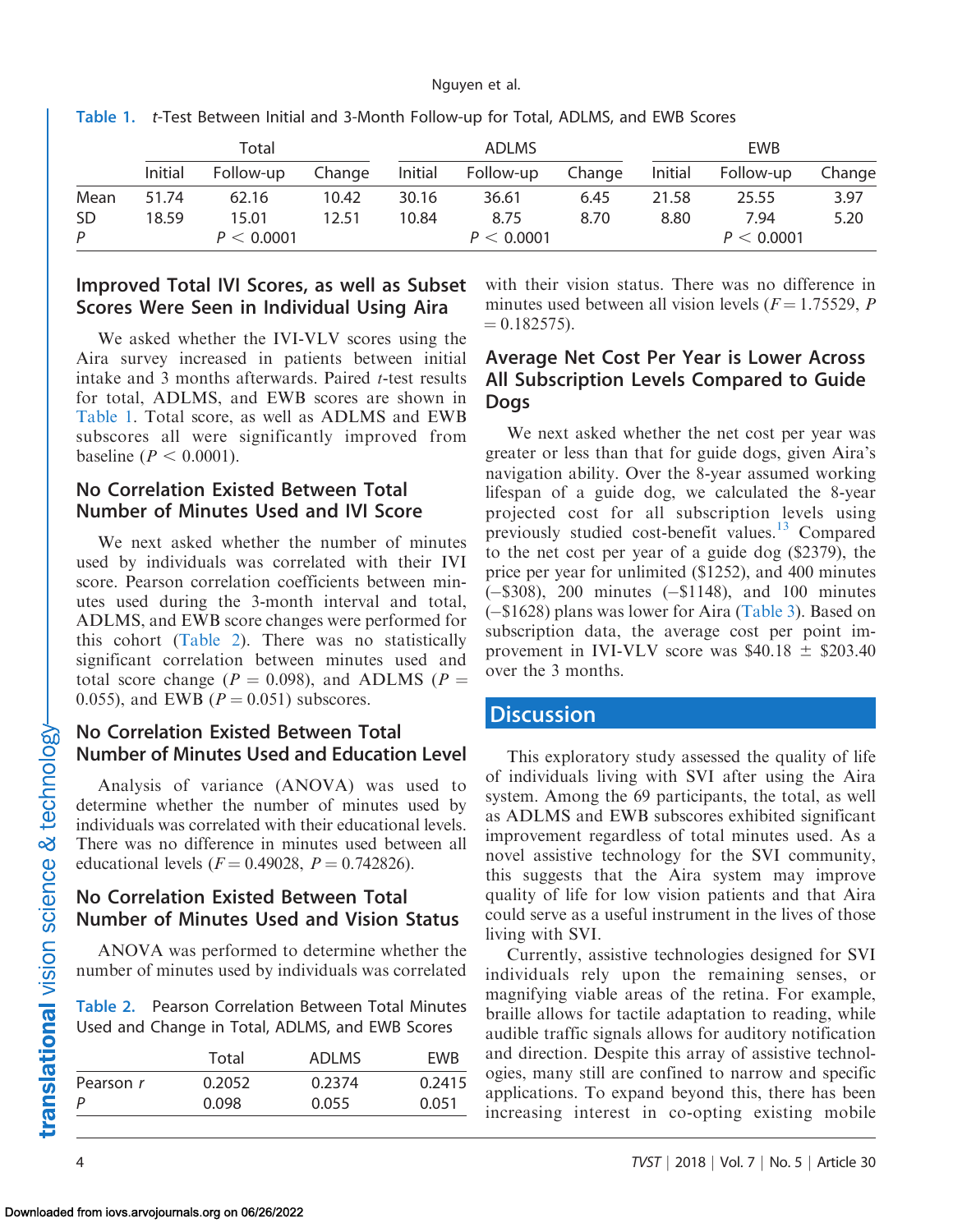#### Nguyen et al.

|                 | Year      |                |            |            |            |            |            |            |
|-----------------|-----------|----------------|------------|------------|------------|------------|------------|------------|
|                 |           | $\mathfrak{p}$ | 3          | 4          | 5          | 6          | 7          | 8          |
| Care savings    | \$1946    | \$5004         | \$7973     | \$10,855   | \$13,653   | \$16,370   | \$19,007   | \$21,568   |
| Dog costs       | \$36,236  | \$36,916       | \$37,576   | \$38,216   | \$38,838   | \$39,442   | \$40,028   | \$40,598   |
| Dog NCPY        | \$34,290  | \$15,956       | \$9868     | \$6840     | \$5037     | \$3845     | \$3003     | \$2379     |
| Aira ultd costs | \$3948    | \$7896         | \$11,844   | \$15,792   | \$19,740   | \$23,688   | \$27,636   | \$31,584   |
| Aira ultd NCPY  | \$2002    | \$1446         | \$1290     | \$1234     | \$1217     | \$1220     | \$1233     | \$1252     |
| Aira 400 costs  | \$2388    | \$4776         | \$7164     | \$9552     | \$11,940   | \$14,328   | \$16,716   | \$19,104   |
| Aira 400 NCPY   | \$442     | $-5114$        | $-5270$    | $-$ \$326  | $-$ \$343  | $-$ \$340  | $-$ \$327  | $-$ \$308  |
| Aira 200 costs  | \$1548    | \$3096         | \$4644     | \$6192     | \$7740     | \$9288     | \$10,836   | \$12,384   |
| Aira 200 NCPY   | $-$ \$398 | $-$ \$954      | $-51110$   | $-$ \$1166 | $-$ \$1183 | $-$ \$1180 | $-51167$   | $-$ \$1148 |
| Aira 100 costs  | \$1068    | \$2136         | \$3204     | \$4272     | \$5340     | \$6408     | \$7476     | \$8544     |
| Aira 100 NCPY   | $-$ \$878 | $-$ \$1434     | $-$ \$1590 | $-$ \$1646 | $-$ \$1663 | $-51660$   | $-$ \$1647 | $-$ \$1628 |

<span id="page-4-0"></span>Table 3. Net Cost per Year of Guide Dogs and Different Aira Subscription Levels Over 8 Years

NCPY, Net Cost Per Year; ultd, Unlimited.

systems and networks including cell-phones. However, many of those experiments use an automated algorithmic system yielding only narrow intelligence with sparse nondynamic applications at this stage.<sup>[14](#page-7-0)</sup> These specific applications typically revolve around navigation and have, for example, used built-in acoustic or haptic feedback from vibratory motors of cell-phones<sup>[15](#page-7-0)</sup> and examined movement patterns to optimize waypoints in static environments, such as a house.<sup>16</sup> Future applications have progressively continued to build around navigation, vertically stacking information related to that point of interest.<sup>[17](#page-7-0)</sup> Ramadhan<sup>18</sup> described a similar wearable technology with GPS integration and ultrasonic sensors for feedback into three outputs of sound, vibration, and SMS output to monitoring individuals. Despite the similarity with Aira regarding feedback, the system Ramadhan describes only provides output to monitoring individuals after the adverse events occur during navigation, thus lacking the real-time assistive feedback provided in the Aira system. Beyond navigation, Neto et al. $^{19}$  $^{19}$  $^{19}$  described a Kinect (Microsoft, Redmond, WA)–based face recognition system for visually impaired individuals with accuracy rates reaching 98.7% in optimal conditions. Despite the innovative use of existing technologies, this application remains confined to the single application of facial recognition.

Instead of relying on computed narrow artificial intelligence (AI) or unidirectional output to dictate assistance, Aira allows for overlaying of human– human intelligence, allowing for a cooperative approach towards issues commonly encountered by SVI individuals. This augmented reality approach allows

for a broad spectrum of tasks to be accomplished from the classic navigation issue to complex musical lessons, which has resulted in a significantly increased quality of life.

With the emergence of many exciting technologies being applied as low vision assistive technology, the question remains whether these systems actually are useful to SVI patients. Thus, it is important to conduct clinical studies to rigorously assess whether these assistive technologies actually improve quality of life. Though patient-reported questionnaires have their limitations, they remain a useful metric to assess efficacy and use for these systems, especially as empiric metrics specific to vision may revolve around irrelevant measures in those with vision impairment, such as visual acuity improvement. Several biases may be present while undergoing self-report, including social desirability, recall bias, and selective recall. $^{20}$  $^{20}$  $^{20}$ Recall bias is especially relevant to the IVI-VLV as it asks the participant to reflect on events of the past month. However, because on follow-up, the participant is again asked to use the most recent month as reference, this may serve as a temporal control to responses. Furthermore, concordance with recorded administrative empirical data is higher when recalling within the month compared to within the year.  $21$ Patient-reported questionnaires are especially useful for responses that cannot be measured by objective data collection methods, thus self-report may serve as a suitable endpoint. $^{22}$  $^{22}$  $^{22}$  The IVI-VLV, developed by an Australian project to assess the quality of life in those with severe vision loss, has been recommended for use by multiple trials including those studying the Argus II Epiretinal Prosthesis (Second Sight Medical Prod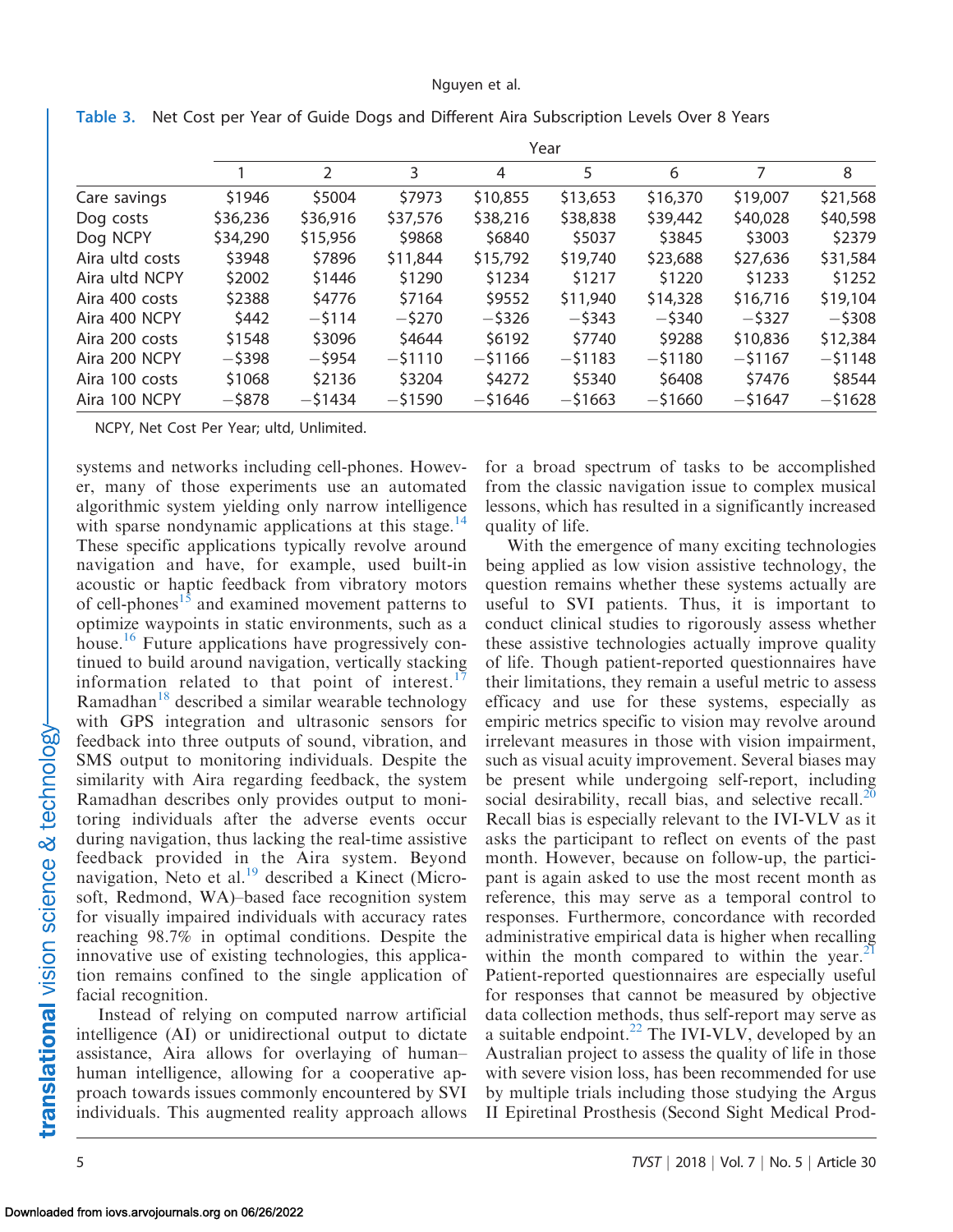ucts, Inc., Sylmar, CA) and Retina Implant Alpha AMS (Retina Implant AG, Reutlingen, Germany).  $12,23$ 

To our knowledge, this is one of very few studies to attempt to assess patient quality of life in low vision assistive technologies. In a clinical trial of the Argus II epiretinal prosthesis for patients with end-stage retinitis pigmentosa, the Vision and Quality of Life Index (VisQoL) was used to assess changes in quality of life after implantation of the Argus prosthesis.<sup>[12](#page-7-0)</sup> They demonstrated statistically significant improvement in three of the VisQoL subcategories after implantation. One difference between the VisQoL and the IVI-VLV survey is that the VisQoL was not validated in patients with profound vision loss and was not designed specifically for patients with SVI. Indeed, the IVI-VLV survey was not developed and available until after this trial began.

One interesting finding is that there was no correlation between the amount of minutes used and changes in score. Three reasons may explain the relationship, whether significant or nonsignificant, between number of minutes used and score improvements. First, the ADLMS ( $P = 0.055$ ) and EWB ( $P =$ 0.051) subscores trended towards significance; thus, perhaps with more users, a significant correlation may have emerged. Second, this finding suggested that improvement in quality of life may have been due to psychologic effects of having a ''safety blanket'' in that they had access to the technology, rather than strictly from the use of the device. Despite many Cochrane reviews and studies analyzing the role of assistive technology in health outcomes, very few address this psychologic effect of the presence of the technology. $2^{4-28}$  In a Cochrane review of interactive health communication applications, the investigators suggest that significant efficacy of this technology is based on the cooperative combination of objective information with provided subjective social, behavior change, or decision support.<sup>[25](#page-7-0)</sup> Danilack et al.<sup>[29](#page-7-0)</sup> examined chronic obstructive pulmonary disease (COPD)–related reasons for patients not walking and showed that those who expressed more psychologic burden of their disease significantly had lower daily step counts. They concluded that reassurance may decrease the trepidation of those with COPD and enhance feelings of safety; thus, translating into functional outcomes.<sup>[29](#page-7-0)</sup> The same group studied 239 veterans with COPD who were randomized to receive a pedometer combined with an internet-mediated program or a pedometer as the control group. At 4 month follow-up, the intervention group had a

significant increase in health-related quality of life. They concluded that psychologic factors, including fear and confidence, may be variables that are not addressed appropriately by nonresponsive technology, suggesting just the presence of the device does not confer equivalent benefits as with combining the device with active intervention.<sup>[30](#page-8-0)</sup> These reports provide valuable insight into the question of a placebo effect of the presence of Aira and instead demonstrate that the actual support the service provides may result in significant increases in quality of life. In a study by Papdopoulos et al., $31$  depressive symptoms were correlated with less positive practical support in SVI individuals. Furthermore, visually impaired adults without any form of support displayed the highest levels of depressive symptoms, while those who received positive support displayed the lowest levels.<sup>[32](#page-8-0)</sup> In summary, it is reductive to assign the origin of improvement to only either objective support from the service or a subjective psychologic ''security blanket'' phenomenon. Thus, as a third explanation of the relationship between number of minutes used and score improvements, Aira and other similar assistive technologies provide a complex interaction of the two that combine to fully optimize the support given to the user, resulting in significantly increased quality of life measures. In our study, the lack of correlation between minutes used and score change may have not been due to a ''security blanket'' phenomenon, but from either the number of participants or the follow-up study period, though it is difficult to appropriately parse the true reason.

It is challenging to understand the interplay between providing enough support to meet those with SVI at their functional level and avoiding underestimation and overprotection.<sup>[32](#page-8-0)</sup> Though a mean of 92.8 minutes were used per month over the 3-month span, it will be interesting to analyze the trends of minutes used per month as users progress beyond 3 months either as they use more minutes as Aira enables them to explore more or as they use less minutes as Aira instills confidence to perform future tasks without assistance.

In addition to recognizing the benefits of the Aira system, it is important to place those benefits in the context of the actual costs to understand the net cost to the user and their environment. Using data from a cost-benefit study by Wirth & Rein in 2008 for guide dogs, a preliminary cost-benefit analysis was performed for Aira using figures of formal and informal care costs in the respective study that were extrapo-lated from the Medical Expenditure Panel Survey.<sup>[13](#page-7-0)</sup>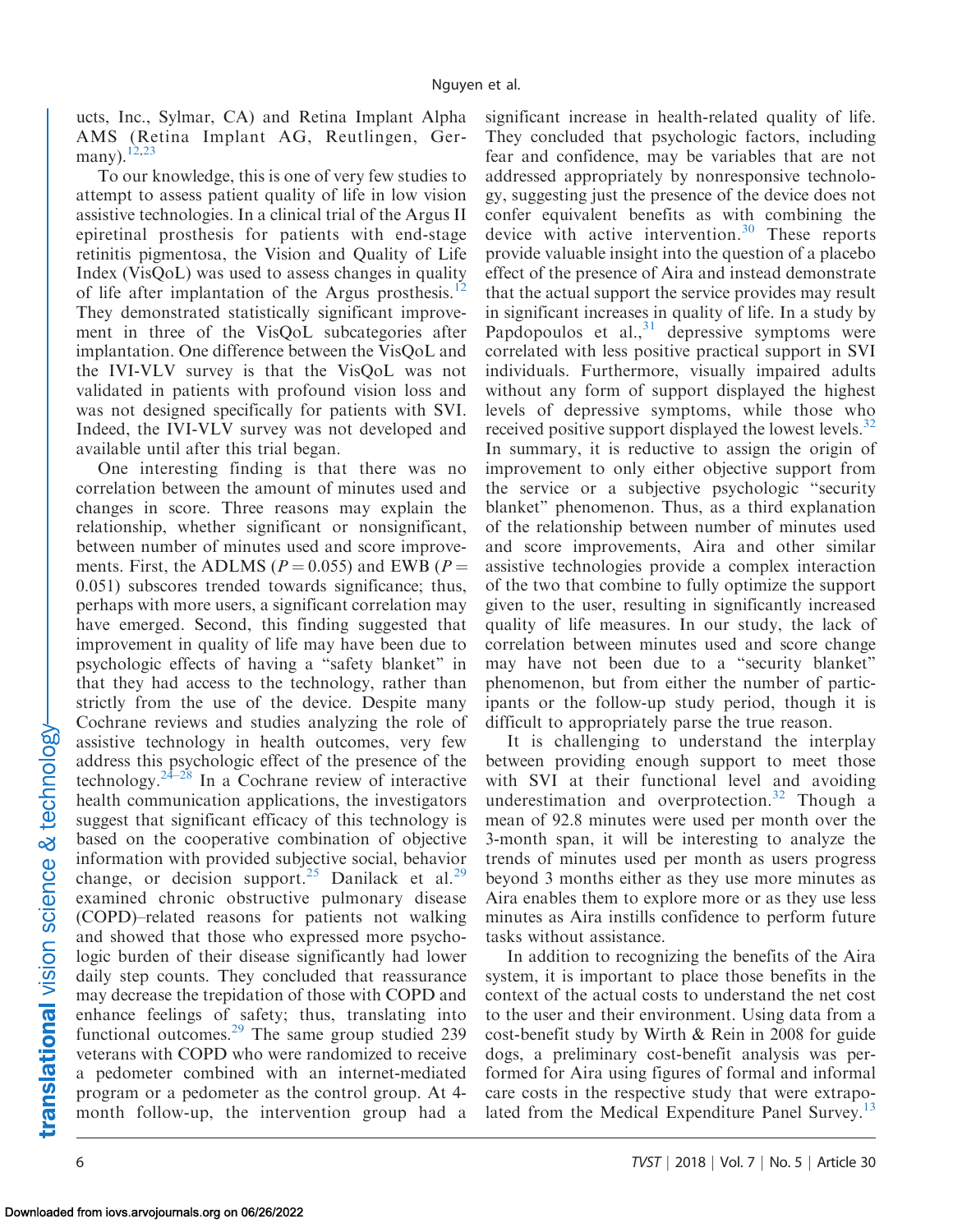<span id="page-6-0"></span>Similar to our user population, the investigators analyzed the costs for those with visual acuity in the best-corrected eye of 20/200. Compared to the linear increases of total costs of Aira, guide dog costs followed a logarithmic function, though with a high initial cost of over \$30,000 and a limited working lifespan. Thus, Aira not only offers a lower economic barrier to entry, but also when compared to the 8-year working lifespan of a guide dog, offers lower net costs every year regardless of subscription level. Compared to the host of functions Aira provides, guide dogs provide only a rudimentary form of navigation. With guide dogs, the user still must know turn-by-turn where they must go, and the guide dog enhances only the transit. With Aira, the user does not need to know the directions and instead can be assisted by an agent while retaining the transit enhancement. Beyond navigation, there is anecdotal evidence of guide dogs providing emotional benefits, though no formalized studies have addressed this impact to our knowledge. $33$  Similarly, in our study, we observed significant increases in EWB regardless of minutes used. As no studies have analyzed the quality of life improvements in assistive devices and technologies, this only provides a preliminary cost-benefit analysis without allowing for head-to-head comparisons.

At the time of the study, users were provided with first generation Aira smart glasses, which allowed for user interaction solely with the human agents through an AR overlay. With the release of the next generation Aira Horizon (Aira Tech Corporation) in early 2018, there is now a built-in AI platform called "Hey Chloe," which provides voice-first technology, similar to interacting with Amazon Alexa (Amazon. com, Inc., Seattle, WA), and text recognition. Furthermore, as AI and use cases continue to expand, new functions currently are explored around a general suite of services, including Amazon Lex, Amazon Web Services (AWS) Lambda, Amazon Simple Storage Service (S3), Amazon Rekognition, AWS Internet of Things (IoT), and AWS Mobile Hub. Briefly described, Amazon Lex is a platform for voice or text conversational interface, AWS Lambda is an event-driven platform that executes functions in response to events, Amazon S3 is a cloud object storage platform, Amazon Rekognition is an image and video analysis service with integrated deep learning technology, AWS IoT is a bidirectional communications platform between AWS Cloud (Amazon.com, Inc.) and devices connected to the internet, and AWS Mobile Hub is central hub for AWS service configuration. The benefits of integrating this suite of

tools as well as responsive AI into the future of assistive technology and specifically Aira include increased consistency and quality of AI-user interactions as well as the ability to scale, cost reductions, and diversion of dedicated human agents away from automated services to tailored interactions unavailable through AI. Future studies could investigate if this improved AI platform leads to increased improvement in quality of life in this SVI population compared to the first generation version.

Limitations of this study include the short followup time and the subjective basis of the patient questionnaires. In additional Aira explorers likely do not represent the demographics of all SVI individuals. These are individuals who have the financial resources to purchase a subscription to the service as well as the technical competency to use the device. Future studies would benefit from long-term follow-up to examine the presence and durability of benefits and potential disadvantages that arise from prolonged use of the Aira system.

In conclusion, this exploratory study shows that, regardless of minutes used, use of Aira significantly improves IVI-VLV total score, and ADLMS and EWB subscores for the severely visually impaired. This suggested that Aira may serve as a useful assistive technology to improve quality of life in SVI individuals, and further studies are required to assess the long-term benefits of this technology.

Conflicts of Interest: None of the authors have a financial interest in Aira. Aira did not have any input into the design or analysis of the results of the study.

# **References**

- 1. Bourne RRA, Flaxman SR, Braithwaite T, et al. Magnitude, temporal trends, and projections of the global prevalence of blindness and distance and near vision impairment: a systematic review and meta-analysis. Lancet Glob Health. 2017;5: e888–e897.
- 2. Varma R, Vajaranant TS, Burkemper B, et al. Visual Impairment and blindness in adults in the United States: demographic and geographic variations from 2015 to 2050. JAMA Ophthalmol. 2016;134:802–809.
- 3. National Academies of Sciences E, Medicine. Making Eye Health a Population Health Imperative: Vision for Tomorrow. Wasington, DC: National Academies Press; 2017.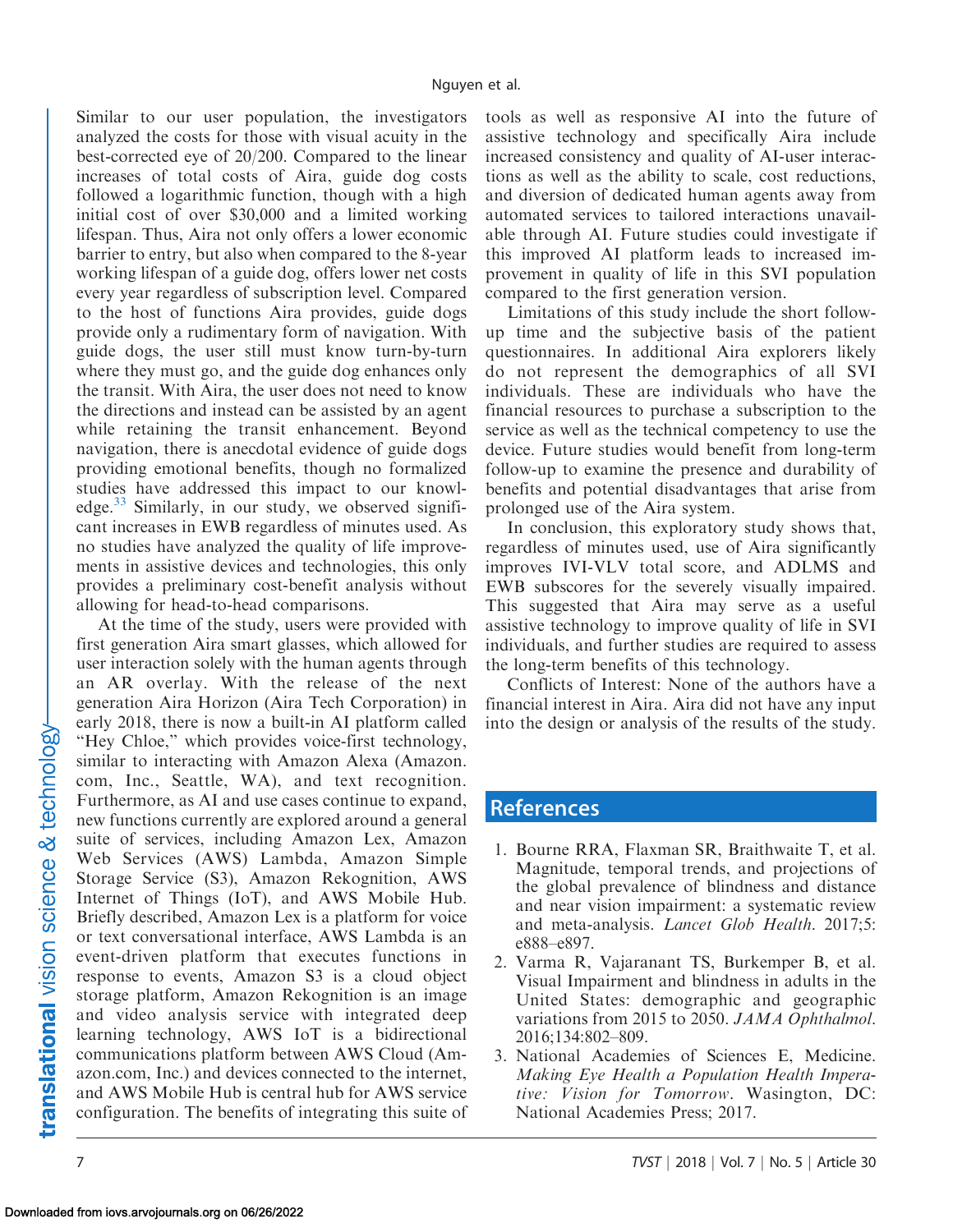- <span id="page-7-0"></span>4. Control CfD, Prevention. Prevalence of disabilities and associated health conditions among adults–United States, 1999. Morbid Mortal Weekly Rep. 2001;50:120.
- 5. Rein DB, Zhang P, Wirth KE, et al. The economic burden of major adult visual disorders in the United States. Arch Ophthalmol. 2006;124: 1754–1760.
- 6. Stelmack JA, Stelmack TR, Massof RW. Measuring low-vision rehabilitation outcomes with the NEI VFQ-25. Invest Ophthalmol Vis Sci. 2002;43:2859–2868.
- 7. Dougherty BE, Bullimore MA. Comparison of scoring approaches for the NEI VFQ-25 in low vision. Optom Vis Sci. 2010;87:543.
- 8. Petrillo J, Bressler NM, Lamoureux E, Ferreira A, Cano S. Development of a new Rasch-based scoring algorithm for the National Eye Institute Visual Functioning Questionnaire to improve its interpretability. Health Qual Life Outcomes. 2017; 15:157.
- 9. Boone WJ. Rasch Analysis for instrument development: why, when, and how? CBE Life Sci Educ. 2016;15:rm4.
- 10. Finger RP, Tellis B, Crewe J, Keeffe JE, Ayton LN, Guymer RH. Developing the impact of vision impairment-very low vision (IVI-VLV) questionnaire as part of the LoVADA protocol. Invest Ophthalmol Vis Sci. 2014;55:6150–6158.
- 11. Aira. (2018). How it Works. [online] Retrieved from https://aira.io/how-it-works
- 12. Duncan JL, Richards TP, Arditi A, et al. Improvements in vision-related quality of life in blind patients implanted with the Argus II Epiretinal Prosthesis. Clin Exp Optom. 2017; 100:144–150.
- 13. Wirth KE, Rein DB. The economic costs and benefits of dog guides for the blind. Ophthal Epidemiol. 2008;15:92–98.
- 14. Manduchi R. Mobile vision as assistive technology for the blind: an experimental study. In: International Conference on Computers for Handicapped Persons. New York: Springer; 2012:9–16.
- 15. Rodriguez A, Yebes JJ, Alcantarilla PF, Bergasa LM, Almazan J, Cela A. Assisting the visually impaired: obstacle detection and warning system by acoustic feedback. Sensors (Basel). 2012;12: 17476–17496.
- 16. Nasir M, Lim CP, Nahavandi S, Creighton D. Prediction of pedestrians routes within a built environment in normal conditions. Exp Syst Appl. 2014;41:4975–4988.
- 17. Rodriguez-Sanchez M, Moreno-Alvarez M, Martin E, Borromeo S, Hernandez-Tamames J.

Accessible smartphones for blind users: a case study for a wayfinding system. Exp Syst Appl. 2014;41:7210–7222.

- 18. Ramadhan AJ. Wearable smart system for visually impaired people. Sensors (Basel). 2018; 18.
- 19. Neto LB, Grijalva F, Maike VRML, et al. A Kinect-based wearable face recognition system to aid visually impaired users. IEEE Trans Human Mach Syst. 2017;47:52–64.
- 20. Althubaiti A. Information bias in health research: definition, pitfalls, and adjustment methods. J Multidiscip Healthc. 2016;9:211–217.
- 21. Short ME, Goetzel RZ, Pei X, et al. How accurate are self-reports? An analysis of selfreported healthcare utilization and absence when compared to administrative data. J Occup Environ Med. 2009;51:786–799.
- 22. Zhu K, McKnight B, Stergachis A, Daling JR, Levine RS. Comparison of self-report data and medical records data: results from a case-control study on prostate cancer. Int J Epidemiol. 1999; 28:409–417.
- 23. Edwards TL, Cottriall CL, Xue K, et al. Assessment of the electronic retinal implant alpha AMS in restoring vision to blind patients with end-stage retinitis pigmentosa. Ophthalmology. 2018;125:432–443.
- 24. De Jongh T, Gurol-Urganci I, Vodopivec-Jamsek V, Car J, Atun R. Mobile phone messaging telemedicine for facilitating self management of long-term illnesses. Cochrane Database Syst Rev. 2012;12:CD007459.
- 25. Murray E, Burns J, See Tai S, Lai R, Nazareth I. Interactive Health Communication Applications for people with chronic disease. Cochrane Database Syst Rev. 2005;4:CD004274.
- 26. Dockx K, Van den Bergh V, Bekkers EM, et al. Virtual reality for rehabilitation in Parkinson's disease. Cochrane Database Syst Rev. 2016;12: CD010760.
- 27. Martin S, Kelly G, Kernohan WG, McCreight B, Nugent C. Smart home technologies for health and social care support. Cochrane Database Syst Rev. 2008;4:CD006412.
- 28. McCabe C, McCann M, Brady AM. Computer and mobile technology interventions for selfmanagement in chronic obstructive pulmonary disease. Cochrane Database Syst Rev. 2017;5: CD011425.
- 29. Danilack VA, Weston NA, Richardson CR, Mori DL, Moy ML. Reasons persons with COPD do not walk and relationship with daily step count. COPD: J Chron Obst Pul Dis. 2014;11:290–299.